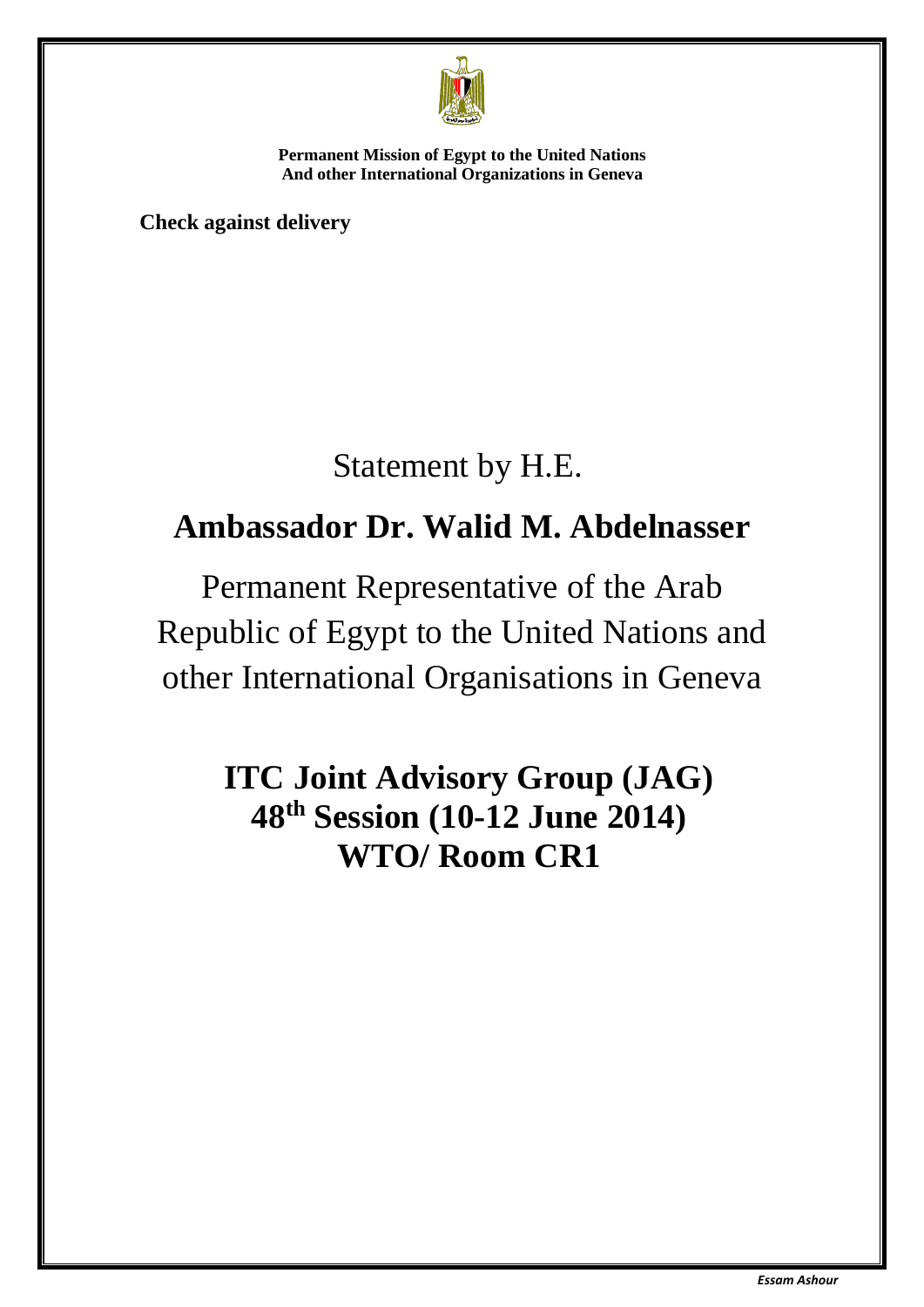

### **Mrs. Chair,**

At the outset, I would like to thank the outgoing Chair Ambassador Karen PIERCE for her capable chairmanship of the JAG for the last year and wish her all the best for her future endeavors, and also, welcome the new Chair Ambassador Miriam Saleh.

Let me also express our thanks to the ITC and the WTO as well as UNCTAD for their longstanding support to Egypt, which includes providing technical assistance and enhancing cooperation with a special focus on trade promotion and export-led institutional support.

## **Mrs. Chair,**

The Egyptians declared it clear twice on the January  $25<sup>th</sup> 2011$  and June 30<sup>th</sup> 2013 that they claim for their rights to freedom, social justice and dignity. Now is the time to help realize these aspirations through economic development, which reserves the state's resources, gives priority to the needs of citizens, helps realize aspired social justice, maintains economic balance and stability and secure the rights of future generations.

The Egyptians charted a clear Roadmap on July 3rd 2013 to ensure the achievement of the democratic values long waited by the people. We have been moving along according to the political road map, by adopting a new constitution in January 2014, and by electing a new president who sworn in last Sunday after free and fair elections that were observed by various international bodies including an EU election observation mission. The next stage will be holding parliamentary elections in the coming few months. This road map is based on building democratic institutions as well as fulfilling the aims and inspirations of the Egyptian people.

Parallel to the Democracy Protection Program, it is our belief that real social justice cannot be simply realized by the provision of benefits and grants to less privileged citizens, but can only be realized by forming well balanced economic relations, ensuring social protection and giving each person the opportunity to prosper, in a manner that exhibits sustainability, transparency and justice.

The new Constitution clearly states in Article 27 that "*the economic system shall adhere to transparency and good governance standards; enhance pillars of competitiveness, encourage investment, ensure balanced geographical, sectoral and environmental growth, prohibit restrictive business practices, maintain financial and trade balances and a fair tax system,*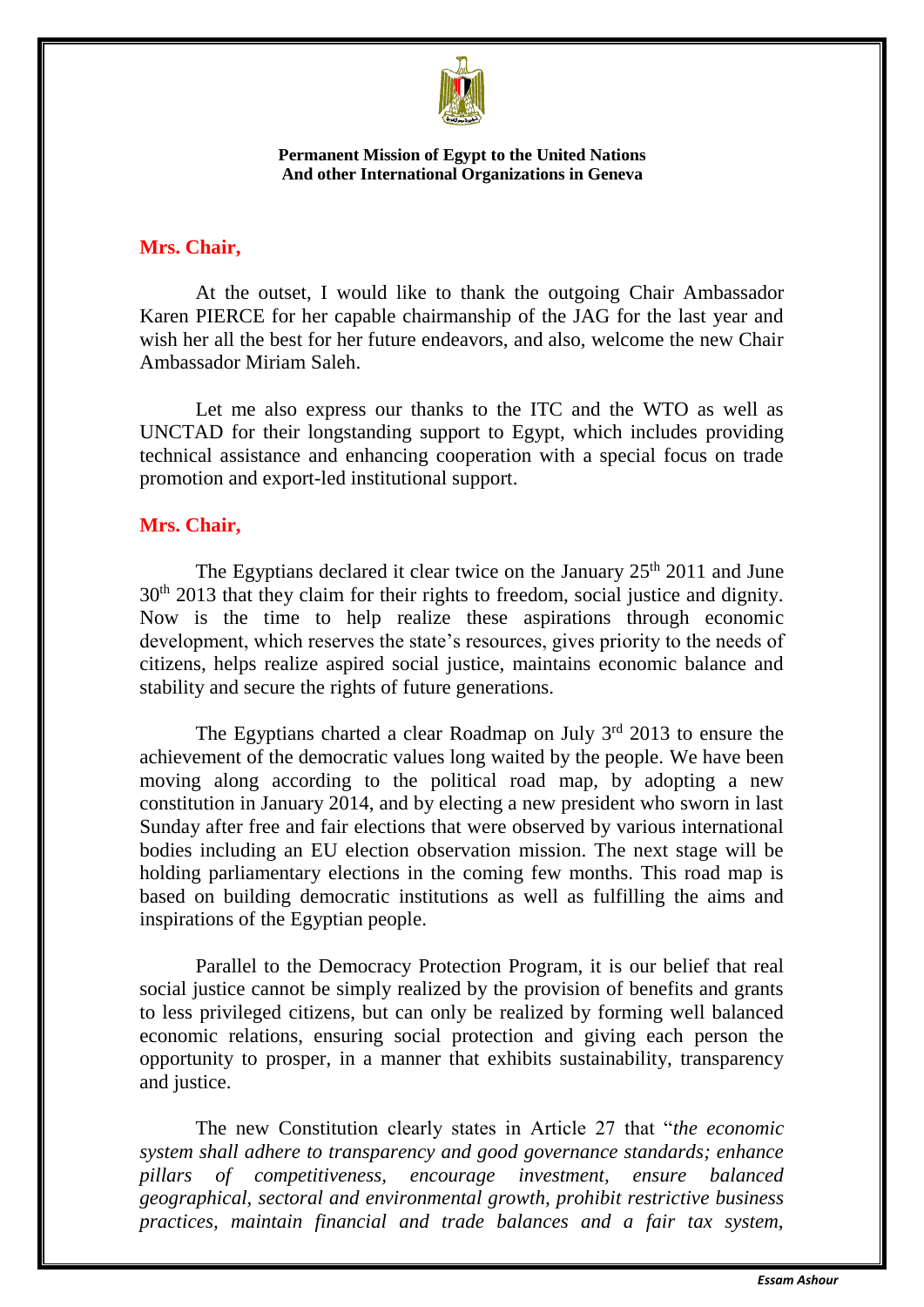

*streamlining market mechanisms, guaranteeing the various types of ownership and striking a balance between the interests of various stakeholders preserving the rights of workers and protecting consumers*"

There is a need to create a new mainstream for society, a mainstream conscious of the necessity to encourage investments, prioritize productivity, and raise the welfare standards of the people and for the people, ensuring that all Egyptians benefit the rewards of growth and prosperity.

We believe that we will overcome our challenges by generating more job opportunities, and encouraging increased investments in education and capacity building, while addressing horizontal issues including the poverty alleviation among youth and women, as well as the gender inequalities.

### **Mrs. Chair,**

Having said that, it is quite essential to make reference to a Programme, that has been implemented by the ITC, and came to an end last year: 'Enhancing Arab Capacity for Trade - EnACT'; this Programme aimed at reinforcing trade policy, trade promotion and competitiveness in five Arab countries including Egypt.

EnACT had a particular area of focus to streamline the role of women and the youth in export related activities through strengthening capacity building, allowing for export related employment creation, in particular enabling women and youth to be more equipped to secure and sustain their jobs in the export sector.

Egypt has also benefited from the Non-Tariff Measures Survey, which results led to better inform stakeholders - from both Business and Government - on trade and industrial policy, and on means to remove obstacles to trade.

Therefore, it is imperative to highlight the outcome such programmes bring to Egypt, and notwithstanding the current Aid for Trade Initiative for Arab States which also includes important activities undertaken by the ITC, I would like to seize this opportunity to express our strong willingness for the ITC to pursue more programs on a regional basis - similar to EnAct which as mentioned, has come to an end - or on a bilateral basis dedicated to Egypt, this is whilst taking into consideration the historical phase the Arab World is currently witnessing, and the challenges the "Arab Spring countries" are facing with the increased necessity to stimulate their economies and create jobs for millions of unemployed and new entrants in the job market.